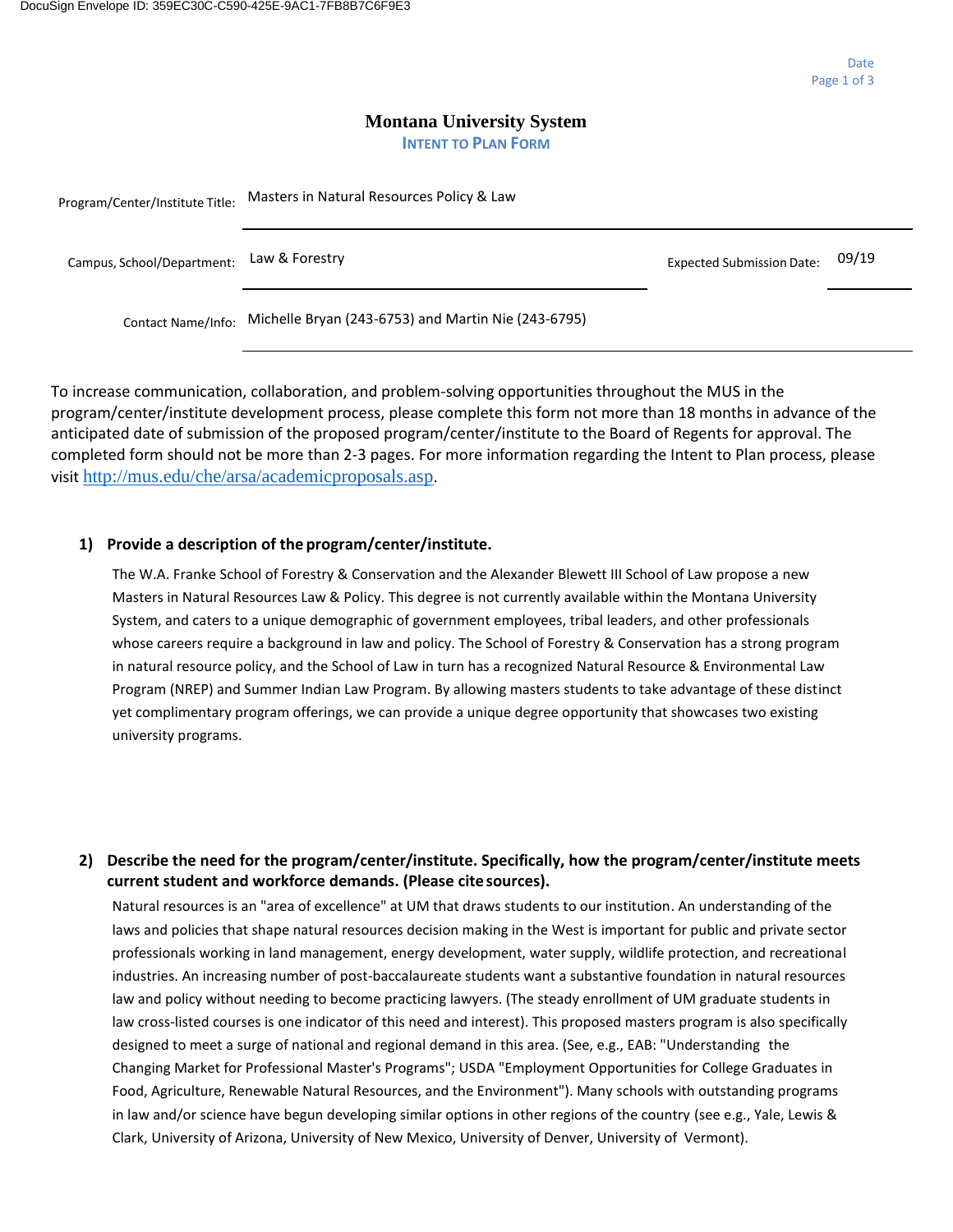#### **Montana University System INTENT TO PLAN FORM**

## **3) Describe how the program/center/institute fits with the institutional mission, strategic plan, and existing institutional program array.**

The proposed program embodies the strategic vision of the University of Montana. It is focused on the professional needs of students, providing them a focused but flexible curriculum that can be individually tailored in collaboration with their faculty advisor(s) (engaging students where they are). Graduates will leave the program knowing the law, but also the policies, management context, planning processes, and politics that shape its implementation on the ground where it matters (reinventing the heart of the curriculum).

What will set the program apart from the competition is the place. Montana's remarkable natural and cultural environment offers unparalleled opportunities for students to apply their coursework to real world environmental challenges. The program will prioritize "partnering with place" and developing collaborative relationships that foster "sustainable solutions for social and ecological challenges." Few states offer an educational setting such as Montana, from its prized public lands and water resources to the array of tribal governments and rural communities that enrich the state. The Program will take advantage of this setting, and the access it provides, to "reinvent the heart of the curriculum" and "rebrand [this] Model of education."

## **4) Describe how the program/center/institute overlaps, complements, or duplicates existing efforts in the MUS. Describe efforts that will be made to collaborate with similar programs at other institutions. If no efforts will be made, please explain why.**

This program supports and complements the University's efforts to elevate its areas of excellence and to foster collaboration among institutional units. There is no other comparable program in the MUS. In developing the program, we will incorporate existing, relevant coursework from other programs such as the MPA program and the Natural Resources Conflict Resolution Certificate.